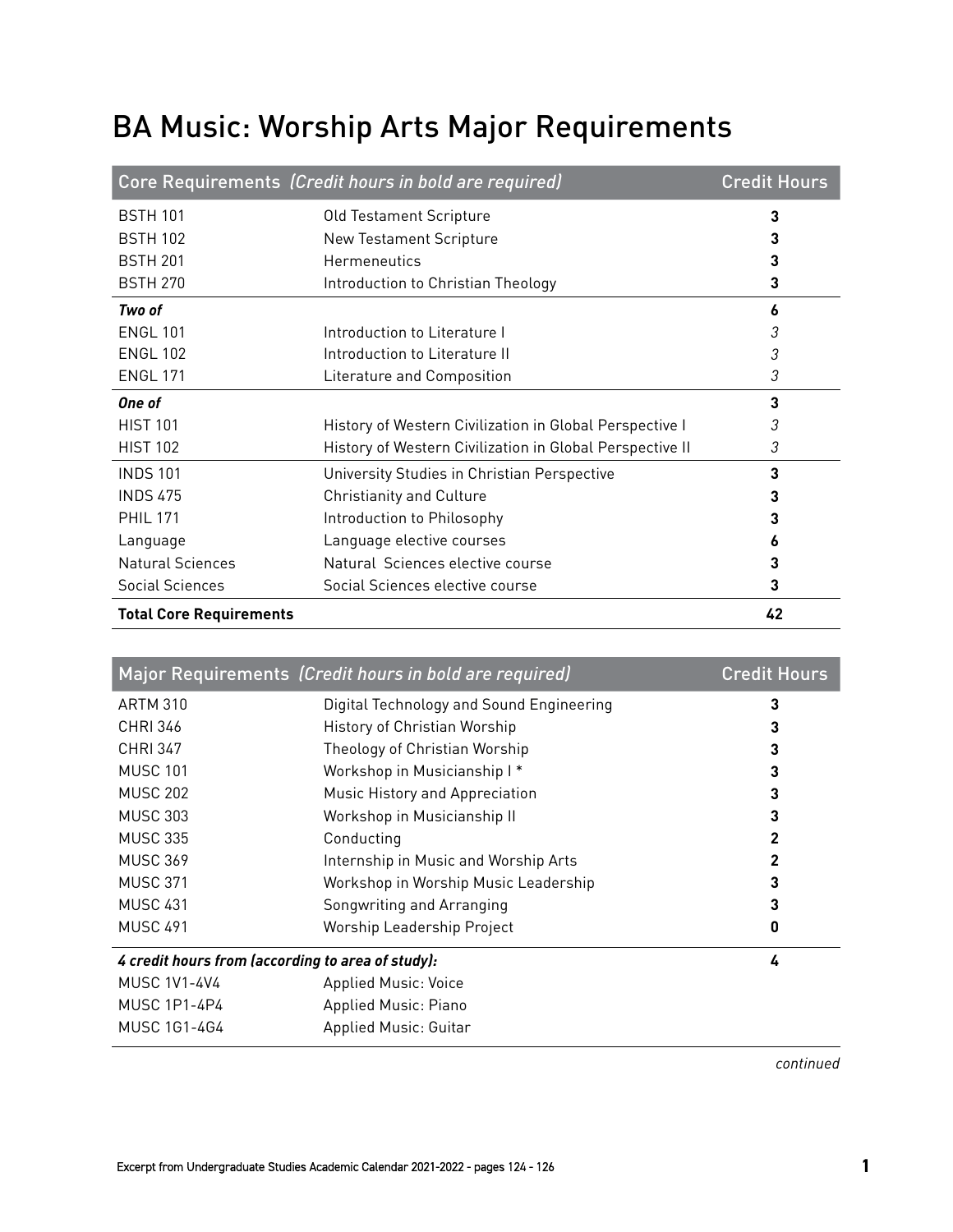| 16 credit hours from (according to area of study): |                                           | 16 |
|----------------------------------------------------|-------------------------------------------|----|
| <b>MUSC 1S1-4S8</b>                                | Music Ensemble: Tyndale Singers           |    |
| <b>MUSC 1C1-4C8</b>                                | Music Ensemble: Tyndale Community Choir   |    |
| <b>MUSC 1B1-4B8</b>                                | Music Ensemble: Tyndale Band              |    |
| <b>MUSC 1J1-4J8</b>                                | Music Ensemble: Tyndale Jazz Combo        |    |
| <b>MUSC 1R1-4R8</b>                                | Music Ensemble: Tyndale Chamber Orchestra |    |

*\*Students may be exempt from this course if a higher level of theory proficiency is demonstrated by aptitude test or a certificate demonstrating achievement.*

| <b>Total Major Requirements</b>     | 48                  |
|-------------------------------------|---------------------|
|                                     |                     |
| <b>Electives</b>                    | <b>Credit Hours</b> |
| <b>Total Elective Requirements</b>  | 30                  |
|                                     |                     |
| Total Degree Requirements           | <b>Credit Hours</b> |
| Core, Major & Elective Requirements |                     |
| <b>Total Degree Requirements</b>    | 120                 |

*Notes:*

- At least 45 out of 120 credit hours must be taken at the 3000 or 4000 level.
- Minimum cumulative Grade Point Average [GPA] of 2.0 and a minimum of 120 credit hours.